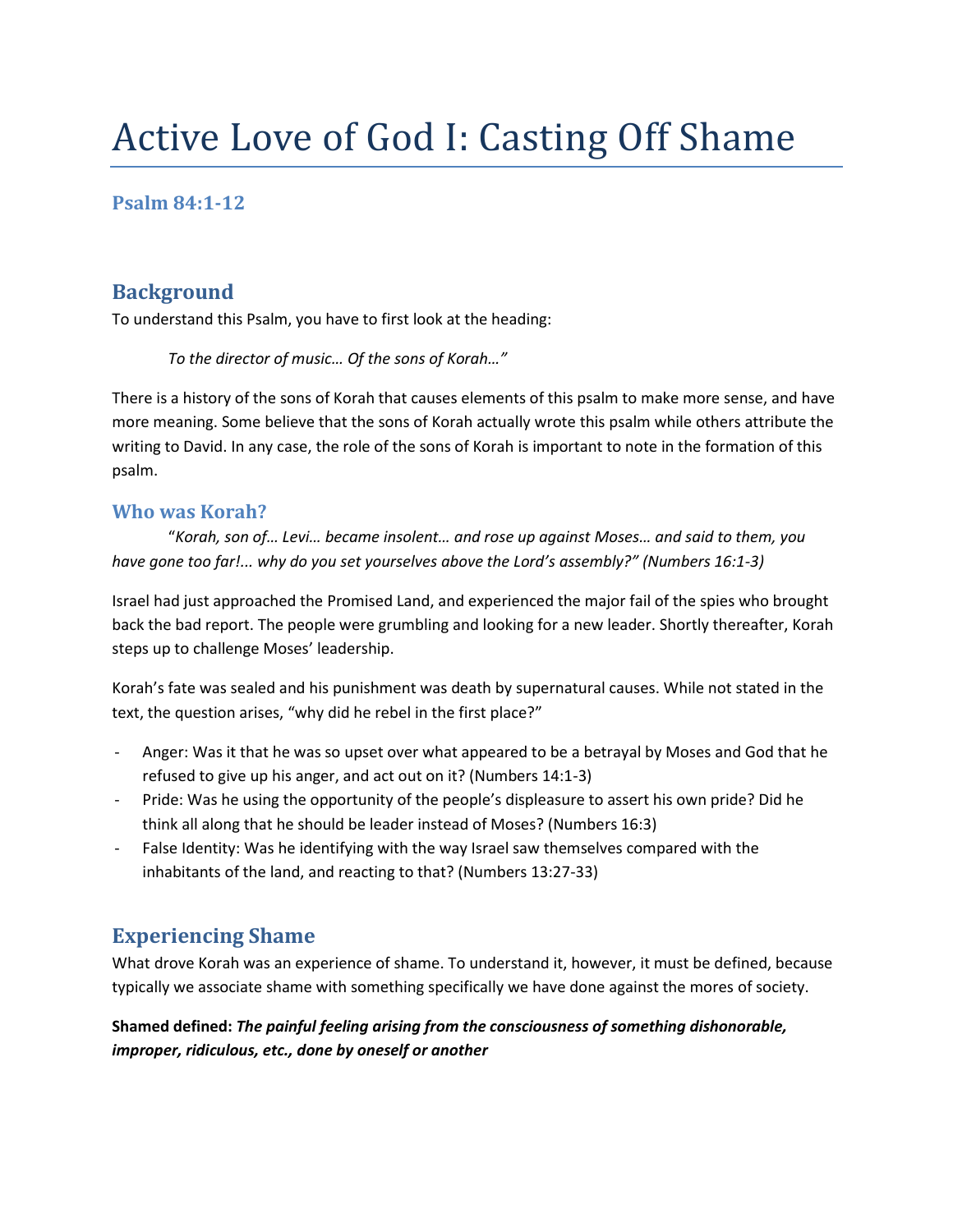Many times we experience shame not because we have done something specifically, but because we are associated with the actions of others, by relation, by proximity, etc. Korah, and the rest of Israel felt that Moses had done something improper and dishonorable when they heard the report of the spies, and had to deal with the painful feelings that ensued. Because shame is painful, it is not anything that we want to live with or endure.

*Let us fix our eyes on Jesus, … who for the joy set before Him, endured the cross, scorning [despising]its shame… - Hebrews 12:2*

While we may hate the shame that comes from the experience, our choice of action may in fact keep us under the pain of the shame.

#### **Shame in the Garden: Adam & Eve**

*You will not surely die, the serpent said to the woman. For God knows in the day you eat of it your eyes will be opened, and you will be like God, knowing good and evil – Genesis 3:4-5* 

We know of the shame that came as a result of being caught in sin, but it is necessary to look at the reaction to the conversation with the serpent to see where the shame first originated, and how we often deal with shame

- **Reason**: *when Eve saw… this gives the disappointing or shameful experience meaning within our own understanding (Genesis 3:6)*
- **Indifference**: *She also gave some to her husband… and he ate it*. "Fighting fire with fire", "doing unto others before they do unto you", *doing whatever comes to mind, even if you know that it is wrong (Genesis 3:6)*
- **Substitution**: *they made coverings for themselves… we trade the reality of what was, for something that we can manufacture and manage that comes from the shame itself (Genesis 3:7)*

All of these are attempts to reconcile the shame, to live with it. What this does, however is causes us to identify more with the shame than with what really should be. We effectively become the very thing we hate, making it harder to get past it.

## **Sons of Korah: Three Perspectives**

The sons of Korah could have chosen to live in their father's shadow, being both affected and controlled by their history and legacy. It is the same choice we must face when we deal with our own legacies. What most think is the proper way, however, keeps them locked in a prison of past shame.

1) **They didn't deny or hide who they were, but they also didn't let it stop them from being who they could be**. The Korahites became a guild of temple singers. Even though everyone knew and declared who Korah was and what he did, the descendants were able to rise past the sin of the